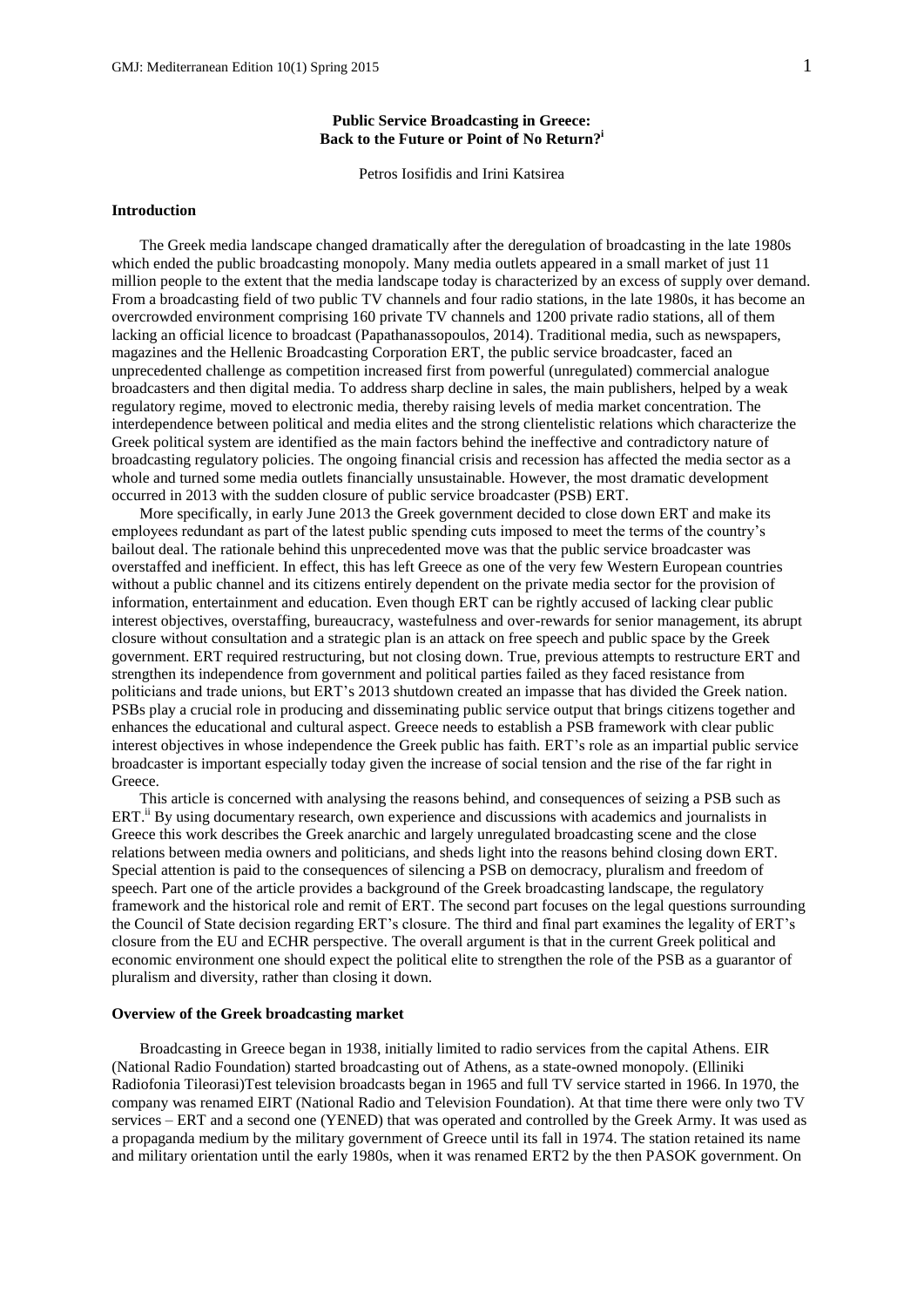1 September 1987, a third station was added – ET3, based in Thessaloniki, with mostly regional programming focused on Macedonia and the rest of Northern Greece.

However, throughout the 1980s, as the country began to reform and modernize at an unprecedented pace, audiences demanded a wider choice of viewing options, following the example of other European countries which had already allowed private television. Also, as a member of the European Union, Greece had to adapt to TV market liberalization policies pursued by the European Commission. But similarities with other European TV markets stop there, for the development of the Greek TV sector is distinctly different from that of most EU Member States.

In more particular, public television took its first steps during a military junta (which ruled Greece in 1967- 1974), in an environment hostile to the development of objective TV broadcasts. The direct dependence of public television on political authority continued even after the restoration of democracy and undermined the validity and reliability of ERT. The problem was intensified by frequent changes in ERT's management. This was not conducive to long-term planning and action-taking. The process of liberalization at the end of the 1980s was conducted without any prior economic analysis of the consequences on existing companies. ERT was the main victim of this de-facto liberalization as it lost a significant part of its advertising income almost overnight and today has in fact the lowest audience share of all European public TV broadcasters. The first attempt to regulate the TV sector occurred in the mid-1990s, but even at the time of writing private TV channels are operating under a quasi-legal state as they only have provisional licences. The penetration of cable and satellite services is negligible, mainly because of the wide availability of free-to-air national channels.

The restoration of democracy in 1974 brought new impetus to the Greek media landscape and television became the dominant medium of information and entertainment, penetrating citizens' everyday life. The TV sector is characterized by cataclysmic changes which have continued with undiminished intensity since the end of the 1980s, when the first private television stations MEGA (owned by Tyletypos, a consortium of the major newspaper publishers Lambrakis, Tegopoulos and Pegasus) and ANT1 (owned by ANT1 TV S.A. with interests also in radio, publishing and recording) went on air. Alongside these pioneer private services and (until recently) the three public channels ET-1, NET and ET-3, there is a multitude of national terrestrial private channels, funded mainly by advertising.

Private TV grew and expanded rapidly, but it strives to adjust to a pluralistic profile in a highly politicized and commercialized environment, driven by an increasing populism. In 1994 Multichoice Hellas (owned by multinational NetMed BV) started offering analogue subscription TV services and in 1999 introduced the digital service NOVA, initially occupying a monopoly status in the digital satellite pay-TV market after the collapse of rival digital satellite platform Alpha Digital Synthesis. NOVA has acquired the rights to broadcast latest blockbusters as well as live football matches from the Greek League and European Champions League (Iosifidis, 2007, 2012).

However, since 2009 NOVA has been facing competition from giant incumbent telco OTE. In particular, in 2009, Greek Telecommunications giant OTE launched an IPTV service Conn-x-TV, initially available in Athens, Thessaloniki, Patras, Larisa & Iraklion, but currently available in most of Greece. In October 2011, Conn-x TV was re-branded as OTE TV via Conn-x. At the same time, OTE launched their long anticipated satellite service known as OTE TV via Satellite. Both services operate under the OTE TV brand and contain the same logo. In March 2012 OTE TV had merely 63,497 subscribers, but thanks to a rigorous promotion and the acquisition of sports rights (especially live football from major European Leagues) in November 2013, OTE TV reached 230.000 subscribers, most of them under the satellite service. In August 2014, the number of OTE subscribers surpassed 300.000, taking the lead from Nova.

On the contrary, Digital terrestrial Television (DTT) seems to be taking off, boosted by the Greek government's decision to switch-off the analogue terrestrial frequency by the end of 2015, responding to the European Commission's intention to harmonize switch-off dates. As it is the case in most other European countries, the government has introduced a new law (see below) which intends to achieve the migration from analogue to DTT through the public broadcaster in collaboration with commercial analogue TV broadcasters. ERT responded by setting up a subsidiary, ERT Digital, and therefore acting as a pioneer in introducing DTT services. More specifically, since 2006 the public broadcaster has launched three digital terrestrial channels which are available in big cities – Prisma Plus, Cine Plus and Sport Plus. The reception of the signal was freeto-view and the plan was to extend the coverage nation-wide, but ERT's closure has put this venture on hold. However, the digital channels Cine+ and Sport+ ceased broadcasting, and their programming were incorporated into that of the company's two major domestic channels. In March 2012, Cine/Sport+ and Prisma+ terminated their pilot broadcasting period and closed permanently and their frequencies gave way to the transmission of programming from the BBC World, DW and Vouli Tileorasi - Parliament Television).

To sum up, the Greek audiovisual landscape has undergone many upheavals since the late 1980s, when the market was liberalized and allowed the entry of private radio and television stations. In 2012 the saturated audiovisual market comprised of three public TV channels (ET-1, NET, ET-3) and 135 private TV channels (of which the most important national TV channels in terms of market share were MEGA, ANT1, ALPHA and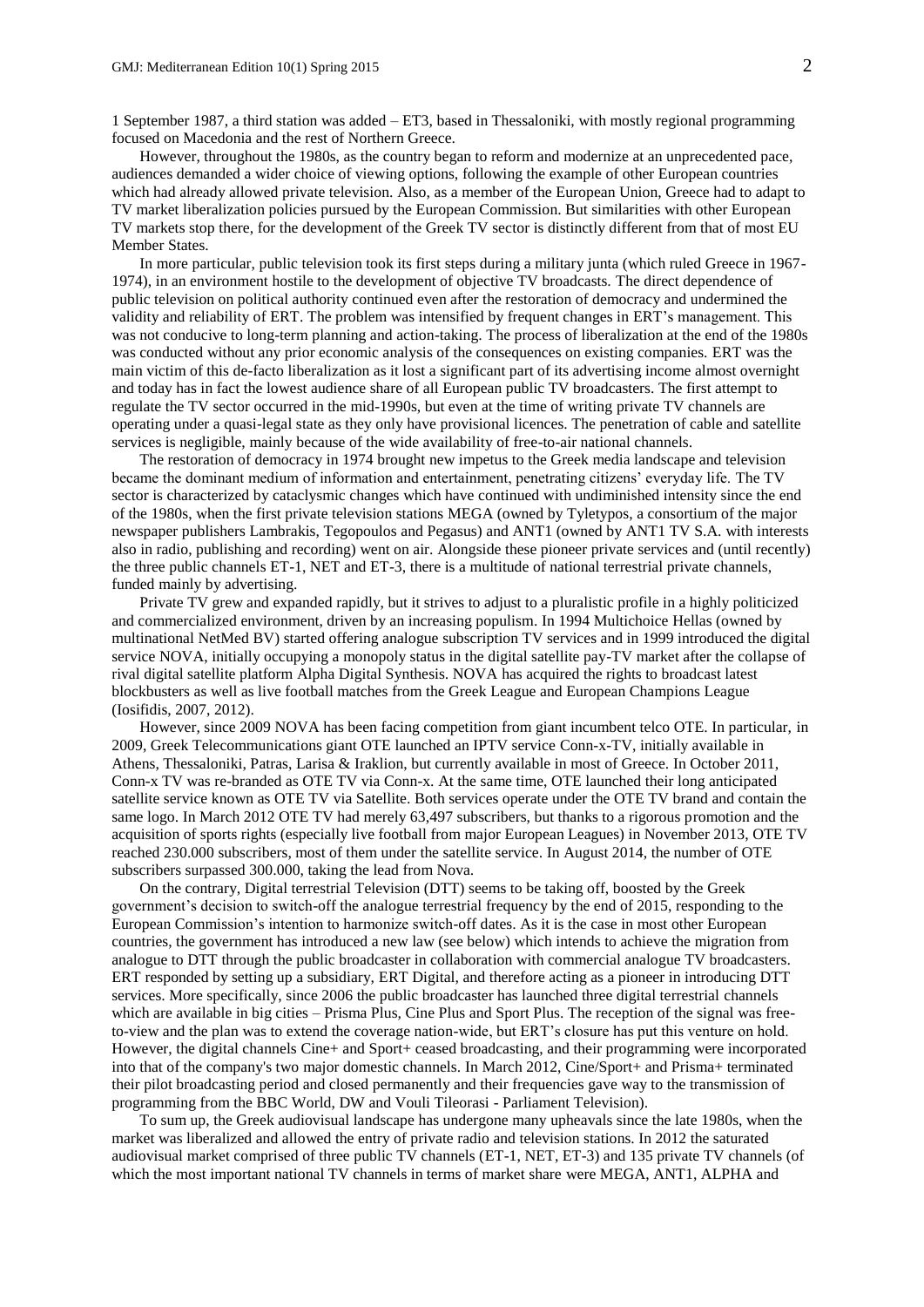STAR). In the following, we will consider ERT's audience share, its revenues and the regulatory framework in which it was operating in the period prior to its demise so readers gain a clearer picture of the public broadcaster's financial and regulatory status during its short life.

## *Audience share figures*

Greeks are avid viewers. It is striking that in the multi-channel, Internet era television is still considered the most important medium for news, followed by the press, the Internet and radio. In 2012 the average daily TV viewing totaled 260 minutes, well above the European average. This could be attributed to the wide availability of popular national TV series, US blockbuster movies and sporting events, in particular football.

Table 1 gives us a snapshot of the trends in audience shares in the 20-year period 1992–2012, indicating that the three channels of ERT combined went up by about seven percentage points in 2012 compared to their poor performance in 1995, thanks to an ambitious restructuring plan which changed the programming profile of the two main services (ET-1 became a general interest and NET a purely news channel) so there was no longer any overlap between them. ET-3 was mostly addressed to citizens of Northern Greece. This, however, did not change the fact that public broadcaster ERT had one of the lowest audience shares among its European counterparts. The other noticeable change is that the two leading commercial channels MEGA and ANT1 continued to attract large audiences, but their shares declined steadily due to the fierce competition from other private operators, like ALPHA and STAR.

| Year | $ET-1$ | <b>NET</b> | $ET-3$  | ANT <sub>1</sub> | <b>MEGA</b> | <b>ALPHA</b> | <b>STAR</b> |
|------|--------|------------|---------|------------------|-------------|--------------|-------------|
| 1992 | 10.5   | 5.9        | 2.5     | 30.7             | 33.6        |              | -           |
| 1995 | 4.7    | 3.3        | $1.0\,$ | 25.5             | 25.6        | 10.8         | 11.7        |
| 1998 | 6.1    | 4.0        | 1.2     | 24.1             | 21.2        | 15.8         | 14.3        |
| 2001 | 5.9    | 4.1        | 1.5     | 22.9             | 21.3        | 14.6         | 12.7        |
| 2005 | 4.2    | 8.7        | 2.0     | 20.6             | 18.4        | 13.1         | 11.6        |
| 2008 | 3.3    | 9.4        | 3.7     | 15.4             | 19.4        | 12.9         | 10.1        |
| 2012 | 2.7    | 9.0        | 1.8     | 16.1             | 18.4        | 11.8         | 10.0        |

*Table 1:* Annual % audience shares of the main Greek TV channels (1992-2012)

*Source:* AGB Nielsen Media Research

#### *Revenues*

ERT was primarily funded by the licence fee, paid by all Greek households via their electricity bill. Revenues from the licence fee had only slightly increased in the period 1997 – 2005 amounting 176.4 million Euros in 1997, 188.7 million Euros in 2001 and 215 million Euros in 2005 (see Table 2). However, ERT's licence fee income in 2007 reached 281 million Euros, following a 2006 government decision to increase the TV licence by 31 per cent (the first significant increase for a number of years – the last TV licence increase by 33 per cent was allocated in April 1997). In 2012, Greek households paid 51.84 Euros licence fee per annum via their electricity bill – this was still much lower than the European average and certainly lower than the monthly subscription fee of 53.90 Euros for the NOVA package. Commercial income, mainly from advertising and sales, totalled 8.5 million Euros in 1997, 18.5 million Euros in 2001, 23 million Euros in 2005 and fell slightly to 21 million Euros in 2007. Government grants, the third source of income, totalled 1.9 million Euros in 1997, 2.6 million Euros in 2001 and remained unchanged in 2005 and 2007.

# *Table 2:* ERT's income (in million Euros, 1997-2007)

| <b>Type of Income</b> | 1007 | 2001 | 2005 | 2007       |
|-----------------------|------|------|------|------------|
| Licence fee           | 76.4 | 88.  |      | າວະ<br>201 |
| Commercial revenues   | ບ…   | 18.5 | ∠J.J | 41.U       |
| Government Grants     |      | ∠.∪  | 2.U  | ∠.∪        |

*Source:* author analysis based on market reports

It can be seen that commercial income (mainly advertising) accounted for less than 10 per cent of the public company's total income as ERT never recovered from the loss of about 80 per cent of its advertising revenue in the decade 1989-1999.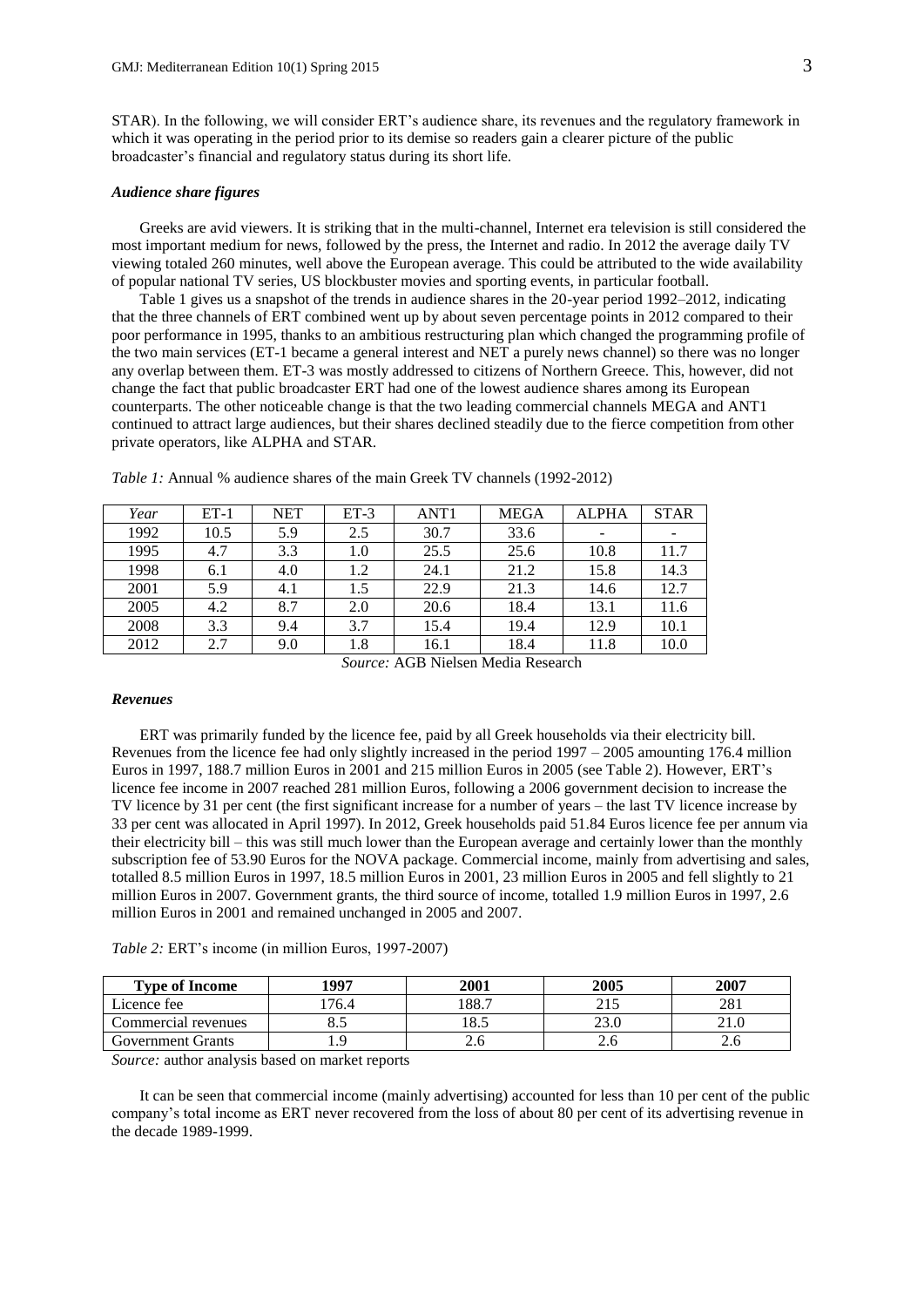#### *The regulatory framework*

*Law 1730/1987* allowed private radio stations and paved the way for the end of state monopoly in TV broadcasting. It also united public TV into one corporate body titled ERT S.A*.* (Hellenic Broadcasting Corporation)*.* As stipulated by law, the mission of ERT S.A. was the organization, the exploitation and the development of state radio and TV, their contribution to public education and entertainment, as well as the presentation of the activities of the Greek Parliament. It was further provided that state radio and TV should reach diverse social groups and cover a wide range of fields, since their purpose was not to make profits but to promote the public interest.

Law 1866/1989was the first step towards abolishing state monopoly by permitting local private TV channels and made provision for the establishment of an independent regulatory agency, the National Council of Radio and Television (NCRTV), to oversee the operation of broadcast media, grant licences to private stations, and supervise programs. The Council's members are appointed by political parties represented in Parliament. Its independence was questionable as until 2004 it was actually the Ministry of the Press and the Mass Media that granted the licences and the NCRTV only had a consultancy role. However, in the context of a major transformation that took place in 2005 the Ministry ceased to exist and was replaced by a General Secretary of Information and Communications and the NCRTV was awarded a more independent status (backed by the revised Constitution of 2001 and Law 2863/2000 – see below), and was made the sole body responsible for licensing radio and TV broadcasters.

In 1993, Law 2173/1993 was finally passed allowing for the establishment of national private TV channels, therefore legitimising the stations that had already entered the market without a licence. Today, the basic operational framework of private television media is defined by Law 2328/1995, in essence the first serious attempt to regulate the commercial broadcasting market effectively. The commercial stations are obliged to provide programs of high quality, objective information and news reports, and to promote cultural diversity. The *NCRTV* has the authority to request information from radio and TV stations concerning their organization and financing. Law 2644/1998 made provision for the supply of broadcasting subscription services, and regulated all new pay-TV services regardless of their process (digital or analogue) and means of broadcast (terrestrial, cable or satellite).

Law 3592/2007 titled the "New Act on Concentration and Licensing of Media Undertakings" was passed by the Greek Parliament in late 2007. This Law provided for a number of issues, among them licensing for analogue TV, DTT and media concentration. More specifically, the text made a provision for the licensing procedure for analogue television since, as indicated above, in Greece most radio and TV stations did not hold such a licence. The granting of licences would be based on a tender initiated by the NCRTV. Candidates would be classified based on the following criteria: duration of service; economic viability; number of employees; programming; negative marking; and merging.

Moreover, Law 3592/2007, dealt with the issue of digital television, independently of platform such as terrestrial, satellite, cable or IPTV, and made a clear distinction between platform, or multiplex (network) operator, and content provider. The platform or multiplex operator was placed under a general licence regime, provided that the undertaking/company was registered by the Hellenic Telecommunications and Post Commission (EETT). The law allowed licensed TV stations to digitally transmit their analogue TV programming using frequencies that were to be allocated for the period up to digital switchover. In effect, commercial analogue TV broadcasters were encouraged to collaborate with public broadcaster ERT in forming a single multiplex operator company that would act as the network operator for the whole DTT platform. As Papathanassopoulos and Negrine (2010) mentioned, the venture was politicized. One of the main points of contention for opposition parties for this new ERT's digital subsidiary was that in this way ERT Digital would be a mixed public-private company, with the state retaining a 51 per cent stake. The opposition parties charged that this signaled the gradual beginning of the end of the public nature of ERT since private investors would participate in its capital.

Finally, the Law also dealt with media concentration and attempted to update the strict ownership rules passed with Law 2328/1995. This strict regulatory framework had not prevented high levels of concentration of media ownership, as evidenced by the control of electronic media (particularly MEGA) by powerful publishing interests. In light of various changes in proprietary issues, the new law attempted to address the dominance of the private broadcasters, by simplifying and liberalizing rules. It is worth mentioning that the law was never implemented due to political indecision and resistance from powerful business interests. As a result, a large number of important issues, such as TV channel licensing, media market concentration and the development of digital television remained unresolved. But even when legislation was existent media owners tended to ignore it. In this largely unregulated media environment, dominated by private interests, the political elite took an unprecedented decision to cease the operation of ERT. It is to this issue we are now turning our attention. More specifically, the next section considers the Greek Council of State's suspension decision while the final one deals with the legality of ERT's closure under EU and European Convention on Human Rights (ECHR) Law.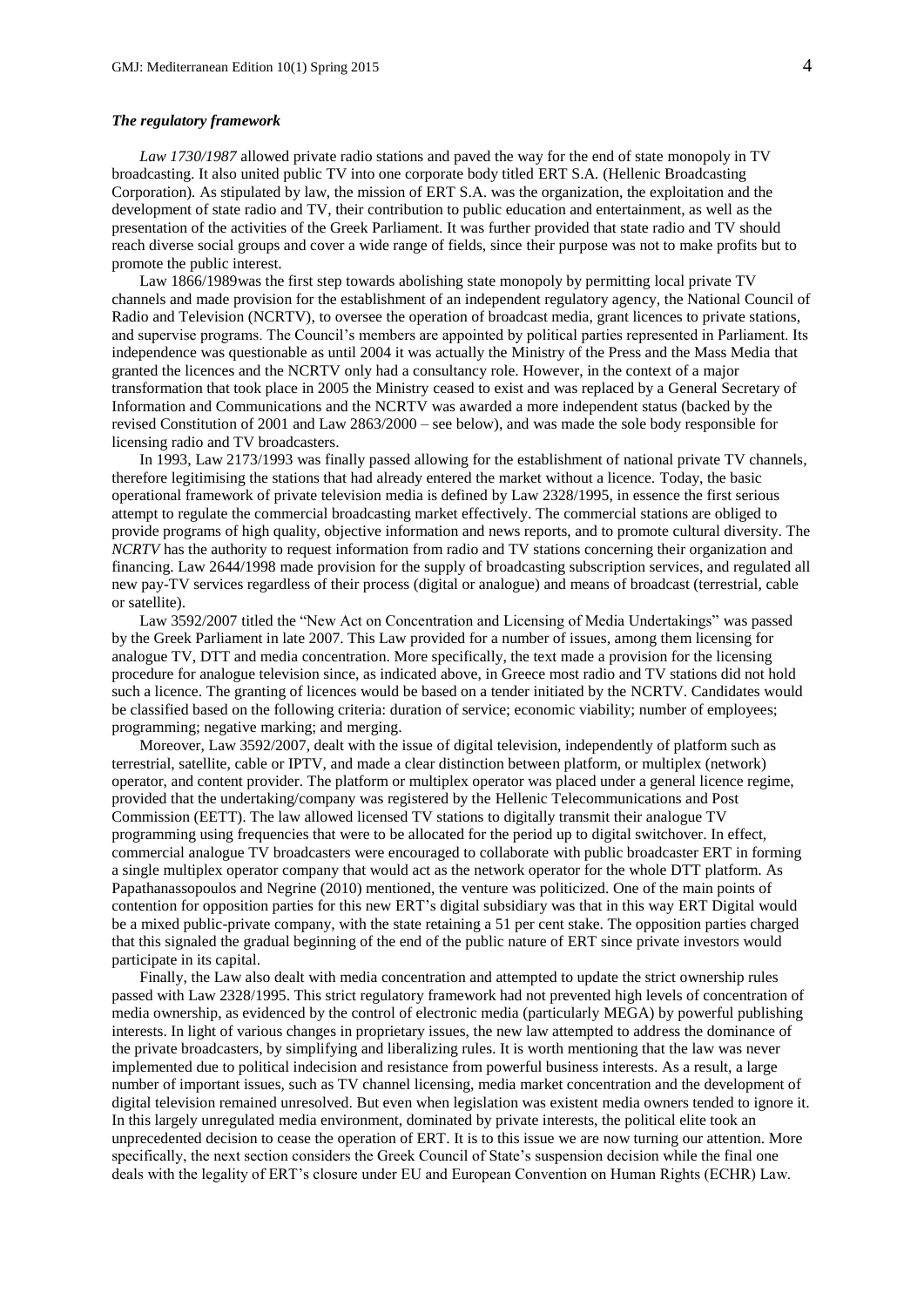## **The Greek Council of State's suspension decision**

The abrupt closure of the Greek PSB has been widely condemned by international, European and national organizations, including the Council of Europe, the Organization for Security and Co-operation in Europe (OSCE), the European Parliament and media organizations (Economou, 2013a). The European Broadcasting Union (EBU), the professional association of European PSBs of which ERT is a founding member, urged the Greek Prime Minister, Antonis Samaras, to immediately reverse the decision in question and to re-establish ERT's broadcasting service (EBU, 2013a). Given that this recommendation was not acted upon, the EBU took the unprecedented step of putting the Greek broadcaster's news coverage - previously only available via a live stream on the EBU website - back on air via the EBU's Athens earth station. These news programs were being produced at ERT's Thessaloniki studios in defiance of the Government's order to cease operations (EBU, 2013b).

The first legal breakthrough in the ERT saga came, however, with a suspension decision by the Greek Council of State, Greece's supreme administrative court, of 17 June 2013, following a suspension petition by the trade union of ERT employees (POSPERT). iii The temporary injunction by the President of the Council of State ordered the suspension of the co-ministerial decision of 11 June 2013 exclusively with regard to the termination of the transmission of radio and television broadcasting, of the publishing, the operation of websites and of any other operation of ERT, as well as of all its frequencies until a new PSB is established. Moreover, the court ordered that it is for 'the competent Minister of Finance, the Deputy Minister assigned to the Prime Minister and the special liquidator to adopt all necessary organizational measures, . . . until the establishment and operation of a new public broadcasting organization which will be serving the public interest  $\dots$ <sup>iv</sup> It is significant that the Council of State left the abolition of ERT and of its subsidiaries untouched.

The legal reasoning to the suspension decision was provided three days later by way of a decision of the Suspension Committee of the Council of State.<sup>Y</sup> The applicants had argued that the ministerial decision in question lacked legal basis and justification, violated ERT's right to be heard and was contrary to principles of the Greek Constitution and fundamental rights guaranteed by EU and international conventions such as: the principle of uninterrupted operation of a public broadcasting organisation and the principle of proportionality as safeguarded by Article 15 (2) and Article 25 (1) of the Greek Constitution respectively; Article 11 of the Charter of Fundamental Rights of the EU; the Amsterdam Protocol on public broadcasting and Article 10 ECHR.<sup>vi</sup>

The Suspension Committee found, first, that the suspension of enforcement of the ministerial decision in question was not justified. It held that the ministerial decision was correctly based on Article 14B (1) of Law 3429/2005. This provision states that the Minister of Finance and the competent Minister may, by a joint decision, abolish ERT – along with certain other public companies and organizations (DEKO) - if it burdens the State budget directly or indirectly or if it has a similar purpose or so as to restructure its operational costs. The avowed objective of the co-ministerial decision was to restructure the operation and the organizational cost of PSB 'through the establishment of a new organization, serving the mandates of the Constitution, the democratic, social and cultural needs of society as well as the need to insure polyphony in public media.<sup>'vii</sup> This broadly framed objective is problematic given that Article 14B allows the abolition of ERT on fiscal policy considerations only, but not so as to generally improve its operation by replacing it with a body better able to fulfil its public service mission. Such a replacement would require a legal basis, not a simple ministerial decision (Kaidatzis, 2013).

Nonetheless, the Suspension Committee conceded that the turning off of all ERT activity caused irreparable damage in view of the special role provided by law for the public radio and television. Its overall verdict was that the co-ministerial decision should be suspended in so far as it provided the stopping of radio, TV and internet services and the deactivation of ERT frequencies, but left unscathed with regard to ERT's closure.

The Council of State's interim judgment is laudable in so far as it emphasized the important societal role performed by public service broadcasting (PSB) and said a resounding no to the interruption of its provision in Greece. However, it is deeply unsatisfactory as it created an artificial dichotomy between ERT – the sole PSB provider in Greece – and the institution of PSB as such. The lacuna left by ERT's elimination was especially problematic in view of the fact that ERT had been the sole legal audiovisual operator in Greece. The Suspension Committee ordered that its decision be complied with as soon as possible, but did not clarify how this could happen.

More than three weeks passed before the Council of State's decision was implemented. A new interim body with the initial name 'Hellenic Public Television' (EDT), later to be changed to 'Public Television' (DT), was launched on 10 July 2013. Its unlicensed operation initially consisted in the broadcast of movies, series and documentaries, and was then supplemented by a news programme, and a website. The transitional service has been fiercely criticised by the laid-off ERT employees and the Greek social media as 'illegal, dictatorial and unconstitutional', a 'pirate construct' and an imitation of ERT (Arkouli, 2013). It is perhaps ironic that the government announced 2,000 positions for the new broadcasting service, far exceeding the originally promised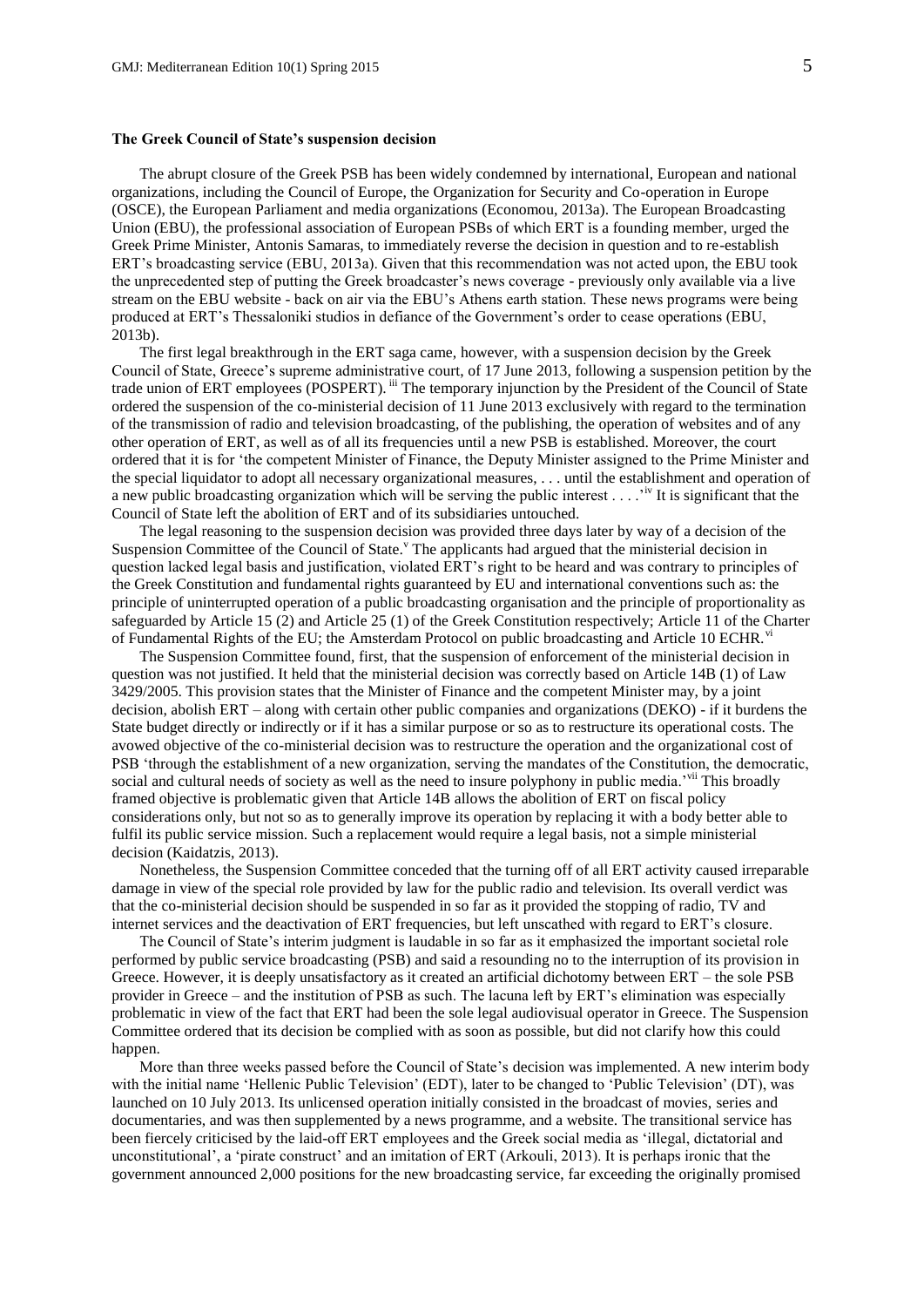halving or even reducing to one third of the public broadcaster's size. In the meantime, a large percentage of the former ERT staff has been reappointed by DT (Saul, 2013).

The ruling coalition of the New Democracy and Pasok parties also passed a bill for the establishment of the permanent PSB, the New Greek Radio, Internet and Television (NERIT). The bill was closely modelled after a draft bill for the re-organization of ERT drawn up in February 2012 by a committee of independent experts. The committee was initially formed in October 2011 by the then Minister of State, Elias Mosialos, with the aim of strengthening ERT's independence from government and political parties and of rendering it more efficient (Papaioannou, 2012). The Mosialos plan of August 2011 envisioned *inter alia* the closure of some of the ERT television and radio channels, the reduction of ERT employees' numbers (Economou, 2013b). However, these proposals foundered on the vehement opposition of the Greek political parties and POSPERT.

NERIT launched its first programme on 4 May 2014 and its second channel on 15 May 2014 temporarily and on 12 July 2014 on a regular basis under the name NSports. However, the ill thought-out ambush on ERT that was perpetrated on the night of 11 June 2013 bodes ill for its future independence. How is it possible to create an independent PSB when the shadow of government intervention without prior democratic debate in Parliament looms large? Admittedly, ERT has been suffering from maladministration, state dependency and a low audience share. However, it has also been suffering from lack of funds with its licence fee, levied on electricity bills, one of the lowest in Europe (Economides, 2011). Yet, ERT has also been accused of wastefulness. Its closure with immediate effect at the whim of two government ministers, intended to appease Greece's international moneylenders, has left Greece more impoverished than ever. Placing a long-standing cultural institution on the Procrustean bed is not the way to overcome the financial crisis. What are most needed are social cohesion and a broad public consent (ibid). Yet, ERT's closure has left Greece more divided than ever. The two parallel ERT and DT services, both accusing each other as 'rogue', constitute a vivid symbol of this division. Remarkably, at the time of writing, around 700 unpaid former ERT employees still continue providing programs around the clock, which are accessible via various websites but also short waves, satellite, and in Western Greece through the analogue signal.<sup>viii</sup> The online ERT programme attracts significant numbers of viewers and listeners and has been characterized as 'a unique experiment in the history of public service media in Europe (Sarikakis, 2014).' Moreover, a recent wave of resignations of leading members of NERIT's Supervisory Board and Board of Directors, attributed to government interventions, have left NERIT paralysed and the future of public television in Greece uncertain.<sup>i</sup>

Perhaps the only credible way out of this stalemate could have been found in Councillor Karamanof's dissenting opinion to the Council of State's verdict which argued that the enforcement of the entire decision had to be suspended. In other words, not only the interruption of ERT's service, but also its closure should have been rolled back. Regrettably, neither the majority of the Council of State nor the Government concurred with this view. The plenary session of the Council of State recently spoke its final word on the legality of ERT's closure. In its decision of 10 June 2014, it held that ERT's closure was in conformity with the Greek Constitution, which did not guarantee the operation of  $PSB<sup>x</sup>$ . Nor were such guarantees provided by the ECHR as long as quality of programming and pluralism were safeguarded otherwise. The Council of State maintained that this was the case in view of the large number of private TV and radio stations operating in Greece. However, this was not a unanimous verdict, with a minority of ten councillors arguing that ERT's closure was unconstitutional, especially in view of the illegal operation of private broadcasters in Greece to date. The following section will be devoted to the examination of the legality of ERT's closure, first, from an EU and, secondly, from an ECHR perspective.

#### **The legality of ERT's closure under EU and ECHR Law**

Having examined the Council of State's findings as to the legality of ERT's shutdown under Greek Law, this section will consider the same question under the lens of, first, EU Law, and secondly, the European Convention of Human Rights (ECHR). Does EU Law or the ECHR offer any guarantees that militate against the closure, or substantial diminution, of a PSB?

## *The Legality of ERT's closure under EU Law*

Even though PSB is not explicitly mentioned in the Treaties, the European Union has considerably influenced its development. The 1997 Amsterdam Protocol recognizes the importance of PSB for the democratic, social and cultural needs of each society and for media pluralism. At the same time, the Amsterdam Protocol makes abundantly clear that PSB funding will be closely scrutinized to ensure that it will 'not affect trading conditions and competition in the Community to an extent which would be contrary to the common interest'. The EU's main activity in this area has hence served to police national PSB systems and their expansion in the digital domain by means of state aid law instruments as these have been fleshed out in the 2001 and 2009 Broadcasting Communications (EU, 2001, 2009).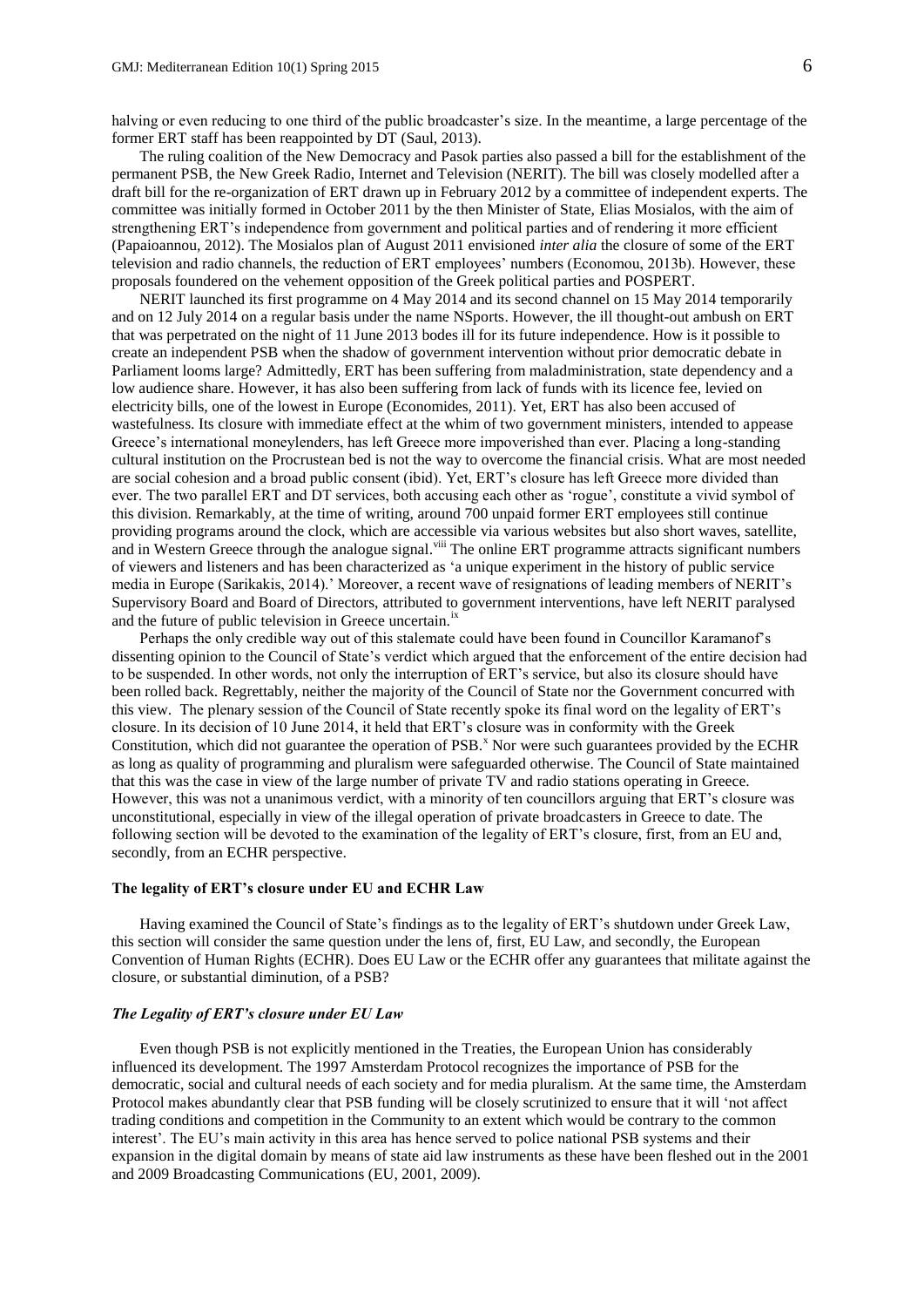However, more recently, the Commission has started taking a more proactive part on media pluralism.<sup>xi</sup> The appointment of Commissioner and Vice-President Neelie Croes brought with it a strategic reorientation in this area. In 2011, a High Level Group of experts on Media Freedom and Pluralism was appointed with the mandate of drawing up a report with recommendations for the respect, protection, support and promotion of pluralism and freedom of the media in Europe. The first recommendation that the High Level Group put forward has been that 'The EU should be considered competent to act to protect media freedom and pluralism at State level in order to guarantee the substance of the rights granted by the Treaties to EU citizens, in particular the rights of free movement and to representative democracy'.<sup>xii</sup> In particular, the High Level Group argued that certain national policies that restrict media freedom and pluralism are also likely to hinder the free movement of media companies or journalists to those Member States. Relying on the judgement of the Court of Justice of the European Union (CJEU) in Case C-34/09, *Zambrano*, the High Level Group argued that 'a case of systematic restriction of media freedom and pluralism in a Member State must be considered as having "the effect of depriving citizens of the Union of the genuine enjoyment of the substance of the rights conferred by virtue of their status as citizens of the Union".'xiii Moreover, the argument was put forward that restrictions on media freedom and pluralism at EU level would affect the EU democratic process by depriving EU citizens of their right to form informed opinions and thus to meaningfully participate in the European Parliament and local elections.

The link drawn between media freedom and EU citizenship seems to have been inspired by an article by von Bogdandy et al (2012), which was published in the *Common Market Law Review* in 2012. The authors of the said article observed that the Court in *Zambrano* conceptualized EU citizenship not merely as transnational citizenship, enabling its holders to move freely without suffering discrimination, but as a broader 'fundamental status' protecting EU citizens also in the absence of any cross-border element against 'excesses even of their Member States of origin which would deprive that status of practical meaning' (ibid: 505). Indeed, the *Zambrano* case revolved around the question whether the refusal to grant a right of residence and work permit to the non-EU parent of dependent minor children of Belgian nationality, who were born in Belgium and had never left that Member State, deprived them of the substance of their rights as EU citizens by forcing them to leave the EU to accompany their parents. The Court answered this question in the affirmative. The authors of the abovementioned article argued that this notion of EU citizenship as a 'fundamental status' would be incomplete if it remained separated from fundamental rights questions. They held that the connection between the two was particularly obvious and compelling as regards media freedom, which is quintessential for EU citizens' rights to democratic participation (ibid: 506).

However, the linkage of EU citizenship with fundamental rights is contentious. It has been argued that there should be a careful separation between the two lest the CJEU jurisdiction be indefinitely expanded and the CJEU become a second human rights court (Jacobs 2010). Muir (2014) also refers to the tension between the expansion of the EU regime for fundamental rights protection and the principle of attributed competences. Indeed, a general fundamental rights review of Member State action would be incompatible with Article 51 (1) of the Charter of Fundamental Rights of the European Union (CFREU), which limits the Charter's scope of application to 'the institutions, bodies, offices and agencies of the Union with due regard for the principle of subsidiarity and to the Member States *only when they are implementing Union law*.'

So as to counter these objections, von Bogdandi et al (2012: 511) qualified their thesis in two important respects. First, they posited that a domestic human rights violation outside the boundaries of Article 51 (1) CFREU would only fall under the scope of Union law if it infringed the *essence* of fundamental rights. Such a violation of the essence of media freedom is conceivable in their view if political speech or debate on questions of public interest is stifled, e.g. in the case of a 'blanket ban' on certain media. Secondly, von Bogdandi et al consider that on subsidiarity grounds there should be a presumption of respect of fundamental rights at national level in the fields that are autonomous from EU law. Consequently, EU citizens could only rely on their status to invoke a violation of their fundamental rights if they succeeded in rebutting this presumption. This presumption of compliance could not be rebutted by 'simple and isolated fundamental rights infringements' but by 'violations of the essence of fundamental rights which in number or seriousness account for systemic failure and are not remedied by an adequate response within the respective national system.' (ibid: 513).

This raises the question whether the closure of ERT constitutes such a violation of the essence of fundamental rights that would allow a claim on the basis of EU Citizenship to be made.<sup>xiv</sup> In other words, has ERT's closure deprived EU citizens living in Greece (but also diaspora Greeks and other Greek speaking EU citizens) of their right to a free, open and pluralist political space and thus compromised their participation in the EU democratic process? The arbitrary and irrational closure of the Greek PSB, which took place without any previous public dialogue and consultation, constituted a seismic event of such proportions that arguably met the high threshold for EU intervention as envisaged by the High Level Group. The government's authoritarian move resulted in a blow to Greek democracy, but also to the European democratic process by cutting one of its valuable arteries and by degrading PSB as an institution.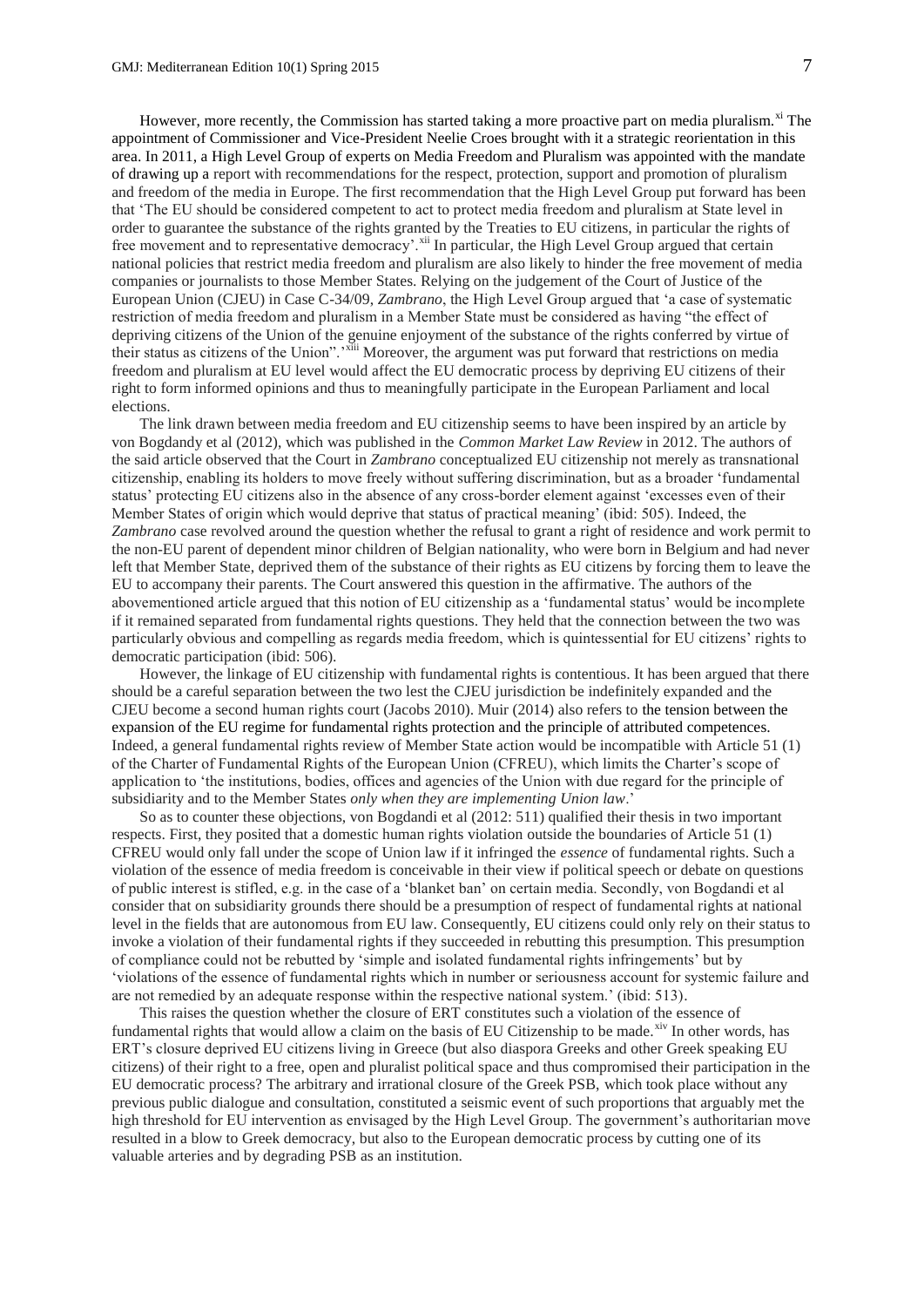However, ERT has in the meantime been succeeded by NERIT. The crucial question is whether the audiovisual landscape in Greece in the post-ERT era suffers from a pluralism deficit. This would be the case if NERIT was found to lack the necessary independence against political or economic interference or failed to provide an impartial and comprehensive programme diet comprising information, education, culture and entertainment.<sup>xv</sup> The fact that these bodies carry the stigma of their undemocratic birth calls for extreme caution when conducting this assessment. More than that, it increases the likelihood that their independence is curtailed, justifying a reversal of the presumption stipulated by von Bogdandy et al. If the lack of independence of the new PSB structure is confirmed, EU Citizenship could provide a mechanism that is enforceable in the Greek legal order so as to protect pluralism and freedom of expression.

Also, it is worth considering whether the CFREU itself could come into play to pass a verdict on the legality of ERT's closure. Crucially, for the strength of protection under Article 11 CFREU to be tested before the CJEU, the closure of ERT would need to fall within the scope of the Charter. In accordance with Article 51 (1) CFREU, this would be the case if Greece was implementing Union law. One aspect of ERT's closure with an EU Law dimension was the deactivation of ERT frequencies as this had been ordered by the Greek Government (EBU, 2014). A further question that is worth asking is whether the overall shutdown of ERT took place in implementation of Union law. One of the reasons adduced by the Greek Government for ERT's closure was the need to lay off public employees so as to comply with the austerity demands of the 'troika', i.e. the European Commission, the European Central Bank and the International Monetary Fund (Baboulias, 2013). Does this mean that Greece acted in implementation of Union law? The European Commission did not dispute that ERT's closure was a reaction to the exigencies of the current economic climate. It held that '[T]he decision of the Greek authorities should be seen in the context of the major and necessary efforts that the authorities are taking to modernize the Greek economy (EC, 2013).' At the same time, the Commission washed its hands of responsibility by saying that the Greek authorities took the decision to close down ERT 'in full autonomy'. Even though the 'troika' had never demanded the actual closure of ERT, its substantial downsizing was part of the European Commission's Adjustment Program for Greece (EC, 2011: 47). Greece exceeded, however, the Commission's expectations. The notion is hard to discard that an important motive for ERT's closure was the wish to reap political credit by showing resolve to implement a tough reform agenda.<sup>xvi</sup> The argument that Greece acted strictly in implementation of EU law appears therefore precipitate.

#### *The Legality of ERT's closure under the ECHR*

In considering whether ERT's closure violated Article 10 ECHR, it is necessary to note at the outset that the protection afforded to PSBs under the Convention is subsidiary to that afforded to them under their domestic legal systems.<sup>xvii</sup> Not only do applicants need to exhaust national remedies as a matter of procedure before applying to the European Court of Human Rights, they might also enjoy a higher level of protection at national level if their domestic legal system guarantees their existence and development; as is the case under German constitutional law for example. In Germany, the *Grundversorgung* doctrine, which entrusts PSBs with the mission of ensuring the essential basic provision for all, guarantees, first, the maintenance of existing public service programs, and, secondly, their development in view of rapid technological change.<sup>xviii</sup> Greek constitutional law does not offer similar guarantees to PSBs. The principle of 'continuity of public service', which is part of Greek administrative law, is less far-reaching, but goes in the same direction. The Convention for its part does not contain an existence guarantee for PSBs (Berka and Tretter, 2013). Nor does it mandate a dual broadcasting system or oblige Member States to establish a PSB if they have not yet done so, unless if private broadcasters are too weak to offer a pluralistic system.<sup>xix</sup> This does not, however, mean that the closure of an *existing* PSB could not fall to be scrutinized under ECHR law.

In order for the closure of ERT to violate Article 10 ECHR, it would be necessary to establish that there has been an interference with freedom of expression, first, of the employees working at ERT who had a right to impart information and ideas and, secondly, of the viewing public who had a right to receive the ERT programs. As has been astutely observed by the Committee of Ministers, threats to the continuity of the activities of PSBs, not least due to uncertainty of short- and longer-term funding, directly translate into threats to their editorial independence and institutional autonomy.<sup>xx</sup> This has to apply even more so to the complete stopping of the ERT services and the deactivation of its frequencies, which made such threats a reality and thus gravely interfered with the right to freedom of expression. $^{xx1}$ 

Next, it is necessary to consider whether this interference was justified under Article 10 (2) ECHR. This would be the case if the interference was prescribed by law, if it was carried out in pursuance of one of the objectives listed in Article 10 (2) ECHR and if it was necessary in a democratic society. As we have seen above, the ERT closure took place on the basis of Article 14B of Law 3429/2005, which allowed the abolition of ERT on fiscal policy considerations only. It is doubtful whether the closure could have been based on this provision given that ERT was a profitable undertaking. In any event, as the Court noted in the *Di Stefano* case, 'the expression "prescribed by law" in the second paragraph of Article 10 not only requires that the impugned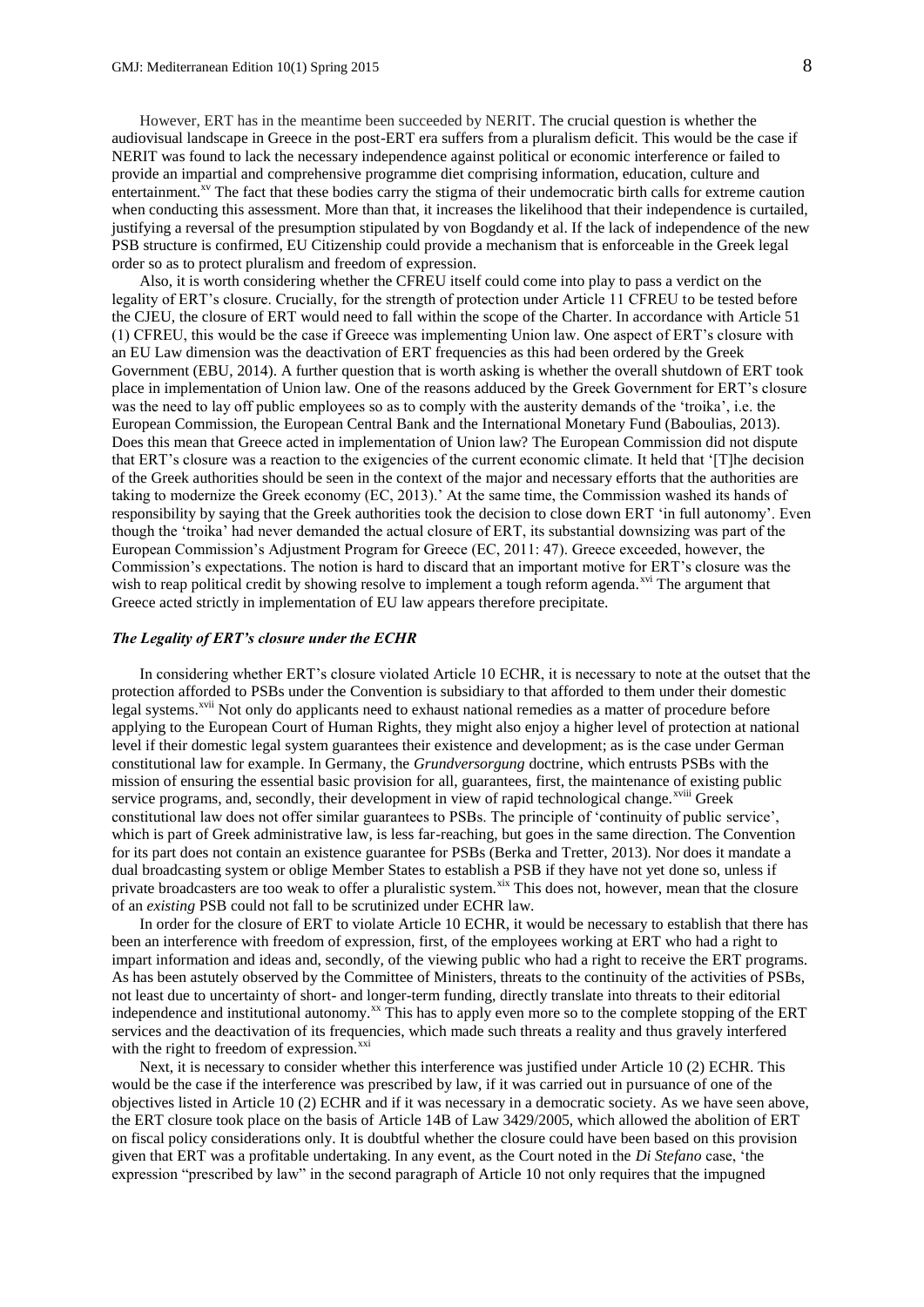measure should have a legal basis in domestic law, but also refers to the quality of the law in question, which should be accessible to the person concerned and foreseeable as to its effects.'<sup>xxii</sup> It is equally doubtful whether the ERT management and employees could have foreseen the possibility of an ERT shutdown on the basis of this provision.

Identifying a legitimate objective under Article 10 (2) ECHR on the basis of which the shutdown of ERT could have been carried out is even harder. The closure of a PSB on the basis of purely financial considerations is in any case not allowed under Article 10 (2) ECHR. The only legitimate objective that could come into question is the protection of rights of others. This provision has been interpreted expansively by the Court to also include the protection of pluralism and democracy.<sup>xxiii</sup> As we have seen, the co-ministerial decision pursued *inter alia* the objective of replacing ERT with a new organization that would better serve the needs of pluralism in public service media. However, this objective could not have been legitimately pursued under the chosen legal basis, Article 14B of Law 3429/2005.

Moreover, it is not clear how the shutdown of ERT could have contributed to pluralism, especially given that ERT was the only broadcaster with a legal obligation to provide objective, unbiased news. Greece's drop by 14 places to the 99<sup>th</sup> place out of 180 countries, just one place before Bulgaria, the lowest ranked EU country, in this year's World Press Freedom Index is an unmistakable sign that media freedom and pluralism in Greece have deteriorated since ERT's closure, which was characterized in the report as 'a turning point in Greece's media history' (Reporters without Borders, 2014). Additionally, statistics show that Greek TV channels, and especially DT, devote a disproportionate amount of airtime to the ruling *Nea Dimokratia* party to the detriment of other political parties (NCRTV, 2014). The National Council for Radio and Television (NCRTV, 2013), Greece's independent broadcasting authority, recently issued a recommendation, stressing the need for all news and information programs to respect pluralism and to represent the views of all legal political parties.

Finally, the proportionality of the assault against ERT is also very doubtful. First of all, the appropriateness of this measure is questionable. If the aim of the measure was to reduce Greece's budget deficit, it was wholly unsuitable to achieve this aim. Firstly, ERT was a profitable company. Secondly, ERT's closure would not have relieved but burdened the state budget further if compensation for ERT's unfulfilled contracts had been paid out.<sup>xxiv</sup> Thirdly, as has already been noted, the alleged objective of slimming down public service media in Greece has probably not materialized given that a big percentage of ERT's ex-employees have been reappointed by NERIT. The second step of the proportionality assessment, the necessity of ERT's closure, is not satisfied either.<sup>xxv</sup> ERT's shut down was an unpremeditated move that took place without prior consultation. ERT could have gradually been restructured had PSB reform not been an untouchable topic in Greek politics in the past. If the government's intention was to clean the 'Augean stables' in a single day, then surely this could have better been achieved by opening the stables' doors to the waves of reform than by knocking the entire edifice down.

#### **Conclusion**

Since the late 1980s the Greek media system has been transformed by the entry of big industrial and merchant capital into the media scene and the 'savage deregulation' of broadcasting. This impacted greatly on public broadcaster ERT who never recovered from huge losses of audience share and advertising income. Despite the plethora of commercial channels entering the market, a major problem relating to media concentration has emerged. In most cases important media companies followed diversification strategies. They extended their activities in different sectors of the industry, and there were also a number of general conglomerates that incorporated media outlets in wider economic empires. Today, just a few leading players dominate the scene and account for about 70 per cent of the television market. Regulatory responses to the problems of unlicensed channels as well as to growing concerns over rising media concentration were contradictory and ineffective. On the one hand, the law which abolished state monopoly in television gave priority to existing media companies in granting a licence and, more important, the National Council for Radio and Television failed to establish enforceable licensing and contact rules. Even when legislation was existent, media owners tended to ignore it.

In this environment one would have expected the political elite to strengthen the role of PSB as a guarantor of pluralism and diversity; instead, the government decided to close ERT down. After going through the shortcomings of the Greek broadcasting landscape (de-facto TV deregulation with no consideration as to the effects on market structure; inefficient regulatory framework; etc.), this paper presented 'the ERT story' and referred to the specific events leading to the shutting down of the Greek PSB. As mentioned above, this move was part of the latest public spending cuts imposed to meet the terms of the country's bailout deal. The new body to replace ERT was actually established in autumn 2013, after having left the country without a PSB service for a long time.

Was the government right in closing down ERT? The short answer is no! This paper contended that ERT's role as an impartial PSB is important especially today given the growth in social tension and the rise of the far right in Greece. It is not acceptable to close down a PSB without consultation and to dismiss its employees, just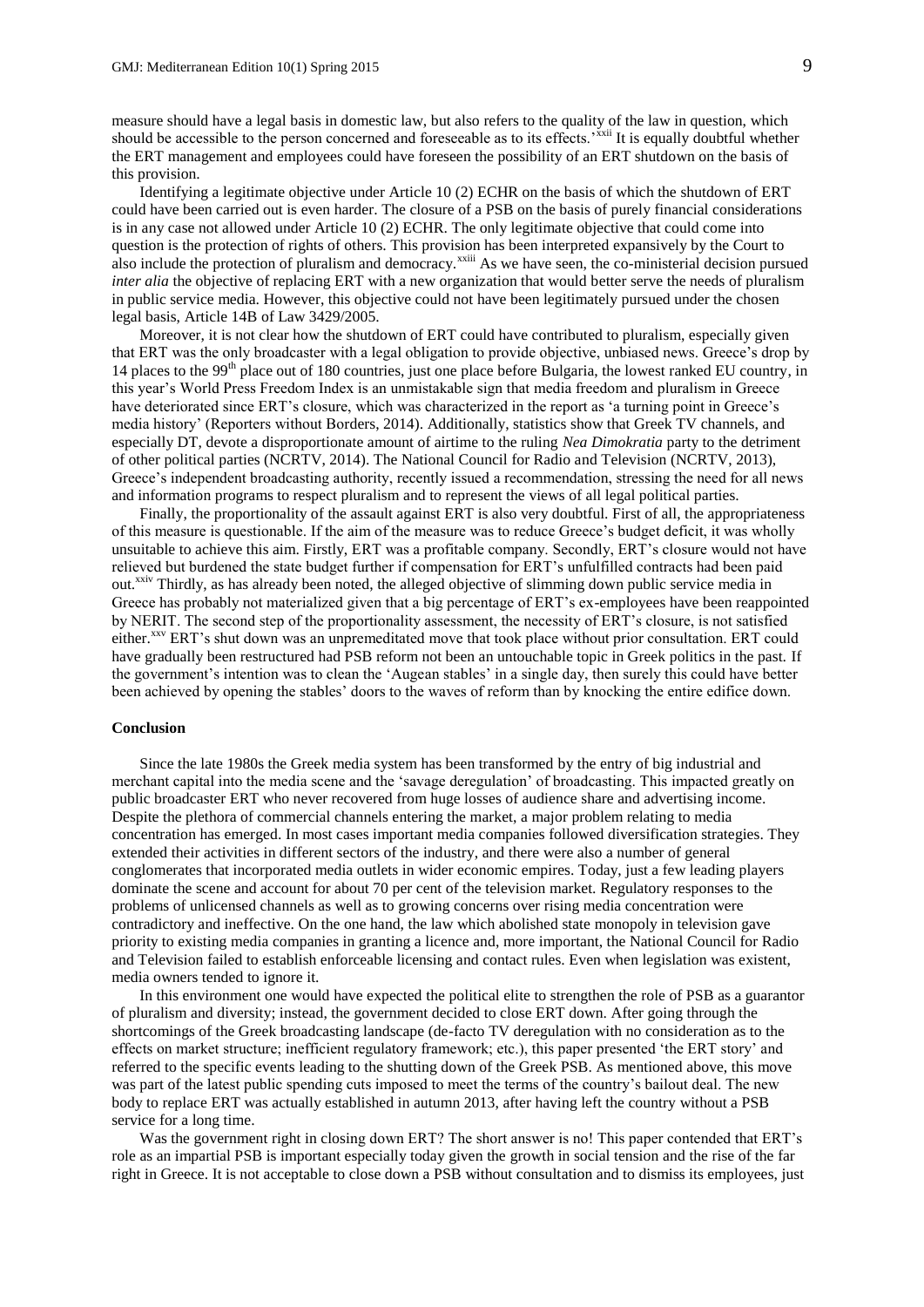to justify the wishes of the 'troika' for redundancies in the public sector. We have argued in this paper that the nexus between media freedom and EU Citizenship could provide a fruitful avenue to challenge ERT's closure. The examination from an ECHR prism also found the intentions behind and the processes leading to ERT's unravelling deficient.

The closure of ERT is an attack on free speech and public space by the Greek government. Without doubt, ERT required restructuring and an array of reforms (reduction in the number of high-level directors; removal of duplicate services; more autonomy among different divisions), but this should have been done under a strategic plan and after consultation with interested parties. It is a dangerous precedent to close down PSB entirely or even to link PSB reform to austerity (see Iosifidis, 2010, 2011). Greece is not the only country undergoing austerity measures and looking to cut public spending, and while some slimming of budgets is unavoidable, we need to consider carefully the position of PSB in these conditions and prevent such arbitrary axing becoming a trend.

**Irini Katsirea** studied at the Free University of Berlin, at the University of Leicester (LLM) and at Magdalene College, Cambridge (PhD). She is currently Senior Lecturer in Law at Middlesex University, London. Her research interests are in the areas of EU and Comparative Media Law. She is the author of *Public Broadcasting and European Law. A Comparative Examination of Public Service Obligations in Six Member States* (Boston, Kluwer, 2008) and of *Cultural Diversity and European Integration in Conflict and in Harmony* (Athens, Ant. N. Sakkoulas, 2001). She has also published extensively in leading law journals including the *Yearbook of European Law*, the *European Law Review*, the *Cambridge Yearbook of European Legal Studies* and the *Journal of Media Law*.

**Petros Iosifidis** obtained his first degree in Sociology from Panteion University of Athens and completed his MA in Communication Policy Studies and PhD in Media Policy at City University and University of Westminster respectively. He is currently Professor in Media and Communication Policy at City University London [\(http://www.city.ac.uk/people/academics/petros-iosifidis\)](http://www.city.ac.uk/people/academics/petros-iosifidis). He is author of five books with themes ranging from public service media, to global media policy, to social media and democracy, to television and sport, to media and globalization. He has published extensively in refereed journals such as *International Communication Gazette, Media Culture and Society*, and *European Journal of Communication*, and has presented papers in international conferences. He serves as an ESRC Peer Review College reviewer and as a national expert for European Commission projects. He is Editor of the *International Journal of Digital Television* [\(http://www.intellectbooks.co.uk/journals/view-Journal,id=175/\)](http://www.intellectbooks.co.uk/journals/view-Journal,id=175/) and Co-Editor of the *Palgrave Global Media Policy and Business Book Series*

[\(http://www.palgraveconnect.com/pc/browse/listsubseries?subseries=Palgrave%20Global%20Media%20Policy](http://www.palgraveconnect.com/pc/browse/listsubseries?subseries=Palgrave%20Global%20Media%20Policy%20and%20Business&order_by=publish-date) [%20and%20Business&order\\_by=publish-date\)](http://www.palgraveconnect.com/pc/browse/listsubseries?subseries=Palgrave%20Global%20Media%20Policy%20and%20Business&order_by=publish-date).

# **End Notes**

\_\_\_\_\_\_\_\_\_

**\_\_\_\_\_\_\_\_\_\_\_**

<sup>i</sup> This article is a development of ideas set out in (Iosifidis, Katsirea, 2014).

ii For a more general discussion of the challenges faced by PSBs see (Iosifidis, 2007); (Katsirea, 2008, 2012).

iii The Suspension Committee of the State Council, StE EA 236/2013.

 $\frac{iv}{\sqrt{2\pi}}$  ΣτΕ 236/2013, para. 12.

 $\overline{v}$  Suspension Decision 236/2013 of the Suspension Committee of the Council of State (hereinafter referred to as 'ΣτΕ 236/2013') as translated into English by the European Broadcasting Union, 'A closer look at the ERT decision', 21 June 2013, [www3.ebu.ch/cms/en/sites/ebu/contents/knowledge/media-law/Latest/a-closer-look-at](http://www3.ebu.ch/cms/en/sites/ebu/contents/knowledge/media-law/Latest/a-closer-look-at-the-ert-decisio.html)[the-ert-decisio.html,](http://www3.ebu.ch/cms/en/sites/ebu/contents/knowledge/media-law/Latest/a-closer-look-at-the-ert-decisio.html) 18 July 2013.

 $\overline{v}$ <sup>i</sup> The Constitution of Greece as revised by the Parliamentary Resolution of May 27<sup>th</sup> 2008 of the VIII<sup>th</sup> Revisionary Parliament; European Union Charter of Fundamental Rights and Freedoms of 7 December 2000, OJ C 364/01, 2000; Protocol on the System of Public Broadcasting in the Member States, OJ C 340/109, 1997; European Convention on Human Rights and Fundamental Freedoms of 4 November 1950 as amended by Protocols Nr. 11 and 14.

<sup>vii</sup> Joint ministerial decision 02/11.6.2013 'Dissolution of the public company "Hellenic Radio- Television Societe Anonyme (ERT S.A)"' (B' 1414/11.6.2013).

<sup>viii</sup>See www.ertopen.com[; http://www.greektvlive.net/et3-live.html,](http://www.greektvlive.net/et3-live.html) 10 March 2014.

<sup>ix</sup> 'Deputy Chairman of NERIT's supervisory Board submits resignation', 3 October 2014,

[http://www.tovima.gr/en/article/?aid=637711,](http://www.tovima.gr/en/article/?aid=637711) 5 November 2014. See also the concerns voiced earlier by the European Broadcasting Union as regards a change in the law concerning the appointment of NERIT's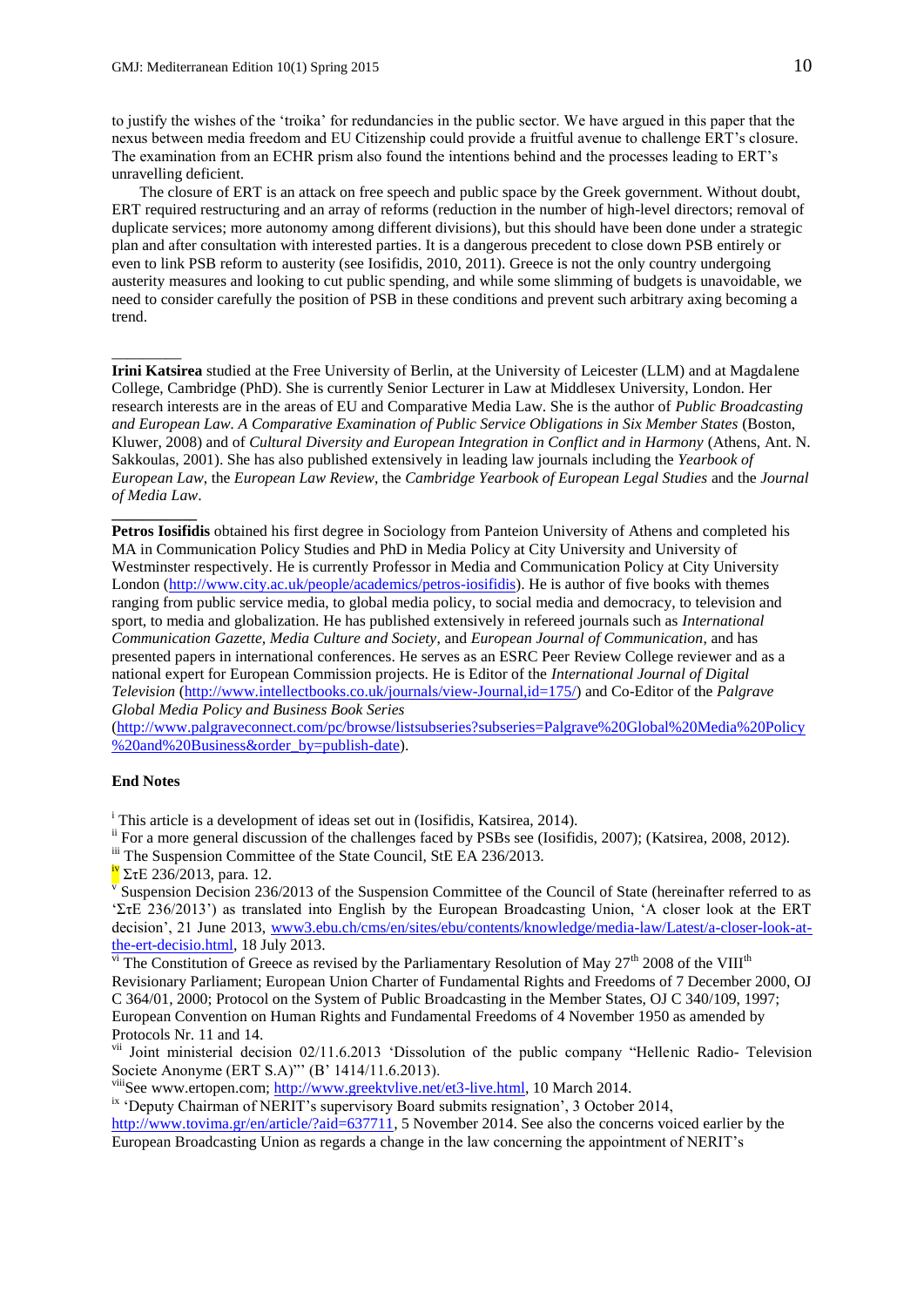Supervisory Board. 'EBU concerned about NERIT Board Change', 25 August 2014, [www.ekahimerini.com,](http://www.ekahimerini.com/) 5 November 2014.

x ΣτΕ 1901/2014.

xi See Commission Staff Working Paper on Media Pluralism in the Member States of the European Union, 16 January 2007, SEC (2007) 32; European Commission, Independent Study on Indicators for Media Pluralism in the Member States – Towards a Risk-Based Approach, July 2009, [www.ec.europa.eu/digital](http://www.ec.europa.eu/digital-agenda/sites/digital-agenda/files/final_report_09.pdf)[agenda/sites/digital-agenda/files/final\\_report\\_09.pdf,](http://www.ec.europa.eu/digital-agenda/sites/digital-agenda/files/final_report_09.pdf) 28 February 2014, 34.

<sup>xii</sup> High Level Group on Media Freedom and Pluralism, 'A free and pluralistic Media to sustain European<br>Democracy', January 2013, https://ec.europa.eu/digital-agenda/sites/digital2013, [https://ec.europa.eu/digital-agenda/sites/digital](https://ec.europa.eu/digital-agenda/sites/digital-agenda/files/HLG%20Final%20Report.pdf)[agenda/files/HLG%20Final%20Report.pdf,](https://ec.europa.eu/digital-agenda/sites/digital-agenda/files/HLG%20Final%20Report.pdf) 3 March 2014, 21.

xiii*Ibid.*, 20; Case C-34/09, *Gerardo Ruiz Zambrano* v *Office national de'l emploi (ONEm)* [2011] ECR I-1177.

<sup>xiv</sup> The possibility of a suspension of Greece's rights under Art. 7 (2) TEU is not discussed further in this paper given that it is very slim and not justiciable. The Communication from the Commission to the European Parliament and the Council, A new EU Framework to strengthen the Rule of Law, 11 March 2014, COM (2014) 158 final could offer a more promising avenue.

 $x<sup>v</sup>$  See Recommendation no. R (96)10 of the Committee of Ministers on 'The Guarantee of the Independence of Public Service Broadcasting', www.coe.int, 29 October 2014.

<sup>xvi</sup> On the interests behind the closure of ERT see the Roundtable discussion hosted by the ORF, the University of Vienna and the European Parliament representation in Austria on 30 January 2014, [www.stream.univie.ac.at/media/lvs/2014S/220023.8/33768\\_09bf976a660b3a7a2679c24e1c2308f3/angle0.](http://www.stream.univie.ac.at/media/lvs/2014S/220023.8/33768_09bf976a660b3a7a2679c24e1c2308f3/angle0) Accessed 5 March 2014.

xvii ECtHR, *Manole and others* v *Moldova*, judgement of 17 September 2009, no 13936/02, para. 83.

xviii BVerfGE 73, 118 (1986); 83, 238 (1991).

xix*Ibid.,* 21; ECtHR, *Manole and others* v *Moldova*, judgement of 17 September 2009, no 13936/02, paras 100, 101.

<sup>xx</sup> Appendix to the Committee of Ministers 'Declaration on the guarantee of the independence of public service broadcasting in the member states', 27 September 2006, para 20.

xxi See ECtHR, *Groppera Radio and Others* v *Switzerland*, judgement of 28 March 1990, no 10890/84, para. 55. xxii ECtHR, *Centro Europa 7 SRL and Di Stefano* v *Italy*, judgement of 7 June 2002, no. 38433/09, para. 140.

xxiii ECtHR, *Bowman* v *The United Kingdom*, judgement of 19 February 1998, no. 141/1996/760/961, para. 38; ECtHR, *Groppera Radio and Others* v *Switzerland*, judgement of 28 March 1990, no 10890/84, paras 69, 70.

<sup>xxiv</sup> See ORF Roundtable discussion.

xxv See the concurring view of L. Woods as documented in (Iosifidis, Katsirea, 2014).

# **References**

- Arkouli, M. (2013), 'ERT Reporters call EDT Pirate Construct', 10 July 2013, [www.greece.greekreporter.com,](http://www.greece.greekreporter.com/) 22 July 2013; 'Me taineia chekinise to programma tis ellinikis dimosias tileorasis', 10 July 2013, [www.kathimerini.gr.](http://www.kathimerini.gr/) Accessed 4 May 2014.
- Y. Baboulias, Y. (2013), "A direct blow to democracy": The switch-off of Greece's state broadcaster', 12 June 2013, [www.newstatesman.com.](http://www.newstatesman.com/) Accessed 5 March 2014.
- Berka, W. and H. Tretter (2013), 'Public Service Media under Article 10 of the European Convention on Human Rights', Study on behalf of the European Broadcasting Union, December 2013, www.coe.int/t/dghl/standardsetting/media/cdmsi/Tretter%20Art\_10\_ECHR\_Study%2028112013.pdf, 7. Accessed 5 November 2014.
- Bogdandy A. von et al, (2012), 'Reverse Solange Protecting the Essence of Fundamental Rights against EU Member States' (2012) 49 (2) *Common Market Law Review* 489.
- EBU (European Broadcasting Union) (2013a), 'Open letter to Greek Prime Minister, Antonis Samaras', 11 June 2013, [www3.ebu.ch/files/live/sites/ebu/files/Frontpage%20News/2013/06/20130612\\_AS\\_pmletter.pdf.](http://www3.ebu.ch/files/live/sites/ebu/files/Frontpage%20News/2013/06/20130612_AS_pmletter.pdf) Accessed 5 May 2014.
- EBU (European Broadcasting Union) (2013b), 'EBU puts shelved Greek member ERT back on air', 13 June 2013, [www3.ebu.ch/cms/en/sites/ebu/contents/news/2013/06/ebu-puts-shelved-greek-member-er.html.](http://www3.ebu.ch/cms/en/sites/ebu/contents/news/2013/06/ebu-puts-shelved-greek-member-er.html) Accessed 5 May 2014.
- EBU (European Broadcasting Union) (2014), Roundtable on PSM and Article 10 of the European Convention of Human Rights, www3.ebu.ch. Accessed 5 March 2014.
- EC (European Commission) (2011), *The Economic Adjustment Programme for Greece. Fifth Review – October 2011*, European Economy – Occasional Papers 87 (Brussels, European Union, 2011), 47.